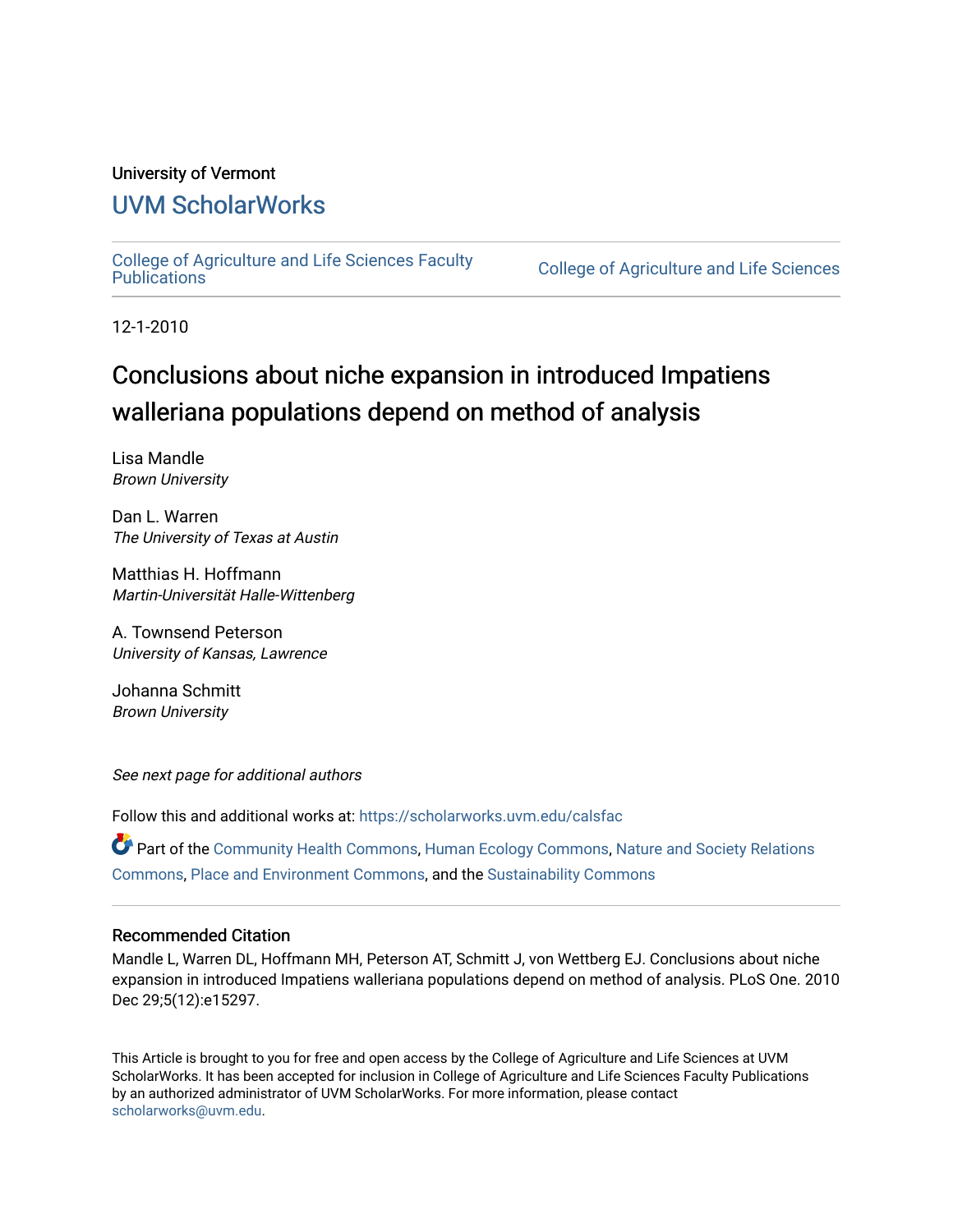### Authors

Lisa Mandle, Dan L. Warren, Matthias H. Hoffmann, A. Townsend Peterson, Johanna Schmitt, and Eric J. von Wettberg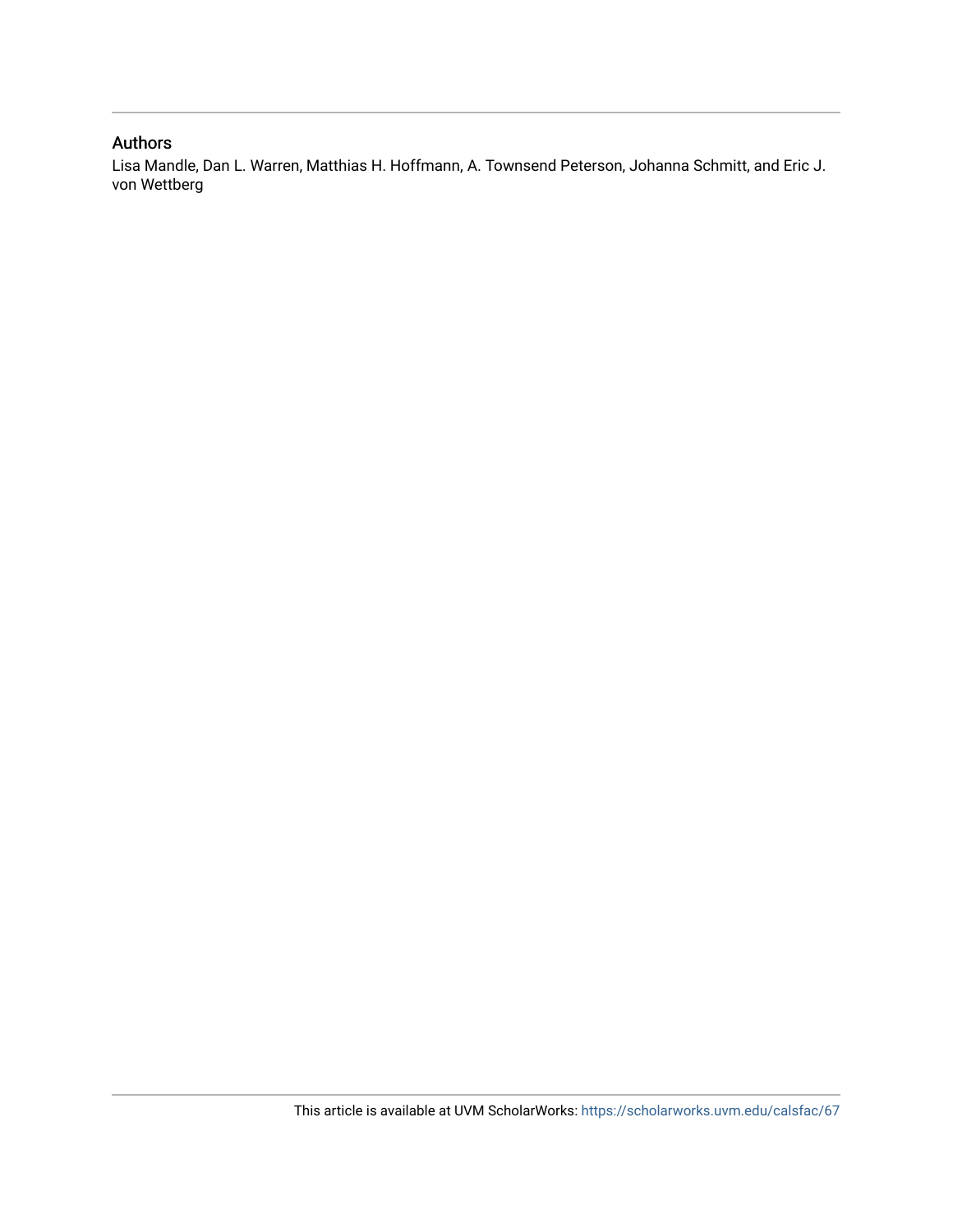# Conclusions about Niche Expansion in Introduced Impatiens walleriana Populations Depend on Method of Analysis

## Lisa Mandle<sup>1,2</sup>, Dan L. Warren<sup>3</sup>, Matthias H. Hoffmann<sup>4</sup>, A. Townsend Peterson<sup>5</sup>, Johanna Schmitt<sup>1</sup>, Eric J. von Wettberg<sup>6,7\*</sup>

1 Ecology and Evolutionary Biology, Brown University, Providence, Rhode Island, United States of America, 2 Department of Botany, University of Hawaii, Manoa, Honolulu, Hawaii, United States of America, 3 Section of Integrative Biology, University of Texas at Austin, Austin, Texas, United States of America, 4 Institut für Geobotanik und Botanischer Garten, Martin-Luther-Universität Halle – Wittenberg, Halle (Saale), Germany, 5 Biodiversity Institute, University of Kansas, Lawrence, Kansas, United States of America, 6 Department of Biological Sciences, Florida International University, Miami, Florida, United States of America, 7 Center for Tropical Plant Conservation, Fairchild Tropical Botanical Garden, Coral Gables, Florida, United States of America

#### Abstract

Determining the degree to which climate niches are conserved across plant species' native and introduced ranges is valuable to developing successful strategies to limit the introduction and spread of invasive plants, and also has important ecological and evolutionary implications. Here, we test whether climate niches differ between native and introduced populations of Impatiens walleriana, globally one of the most popular horticultural species. We use approaches based on both raw climate data associated with occurrence points and ecological niche models (ENMs) developed with Maxent. We include comparisons of climate niche breadth in both geographic and environmental spaces, taking into account differences in available habitats between the distributional areas. We find significant differences in climate envelopes between native and introduced populations when comparing raw climate variables, with introduced populations appearing to expand into wetter and cooler climates. However, analyses controlling for differences in available habitat in each region do not indicate expansion of climate niches. We therefore cannot reject the hypothesis that observed differences in climate envelopes reflect only the limited environments available within the species' native range in East Africa. Our results suggest that models built from only native range occurrence data will not provide an accurate prediction of the potential for invasiveness if applied to areas containing a greater range of environmental combinations, and that tests of niche expansion may overestimate shifts in climate niches if they do not control carefully for environmental differences between distributional areas.

Citation: Mandle L, Warren DL, Hoffmann MH, Peterson AT, Schmitt J, et al. (2010) Conclusions about Niche Expansion in Introduced Impatiens walleriana Populations Depend on Method of Analysis. PLoS ONE 5(12): e15297. doi:10.1371/journal.pone.0015297

Editor: Jane Catherine Stout, Trinity College Dublin, Ireland

Received August 16, 2010; Accepted November 4, 2010; Published December 29, 2010

Copyright: © 2010 Mandle et al. This is an open-access article distributed under the terms of the Creative Commons Attribution License, which permits unrestricted use, distribution, and reproduction in any medium, provided the original author and source are credited.

Funding: This work was funded by an US Environmental Protection Agency Science To Achieve Results graduate fellowship (to EVW, http://www.epa.gov/ ncerqa/fellow/), US National Science Foundation Doctoral Dissertation Improvement Grant 0408015 (to EVW and JS, www.nsf.gov), US NSF Division of Environmental Biology 0129018 (to JS, including an REU supplement to LM, www.nsf.gov), and NSF Graduate Research Fellowship Program (to LM, www.nsf.gov), and Microsoft Research (to ATP, http://research.microsoft.com/en-us/). The funders had no role in study design, data collection and analysis, decision to publish, or preparation of the manuscript. Funding received did not entail employment, consultation, patents, marketing or commercial software development, or any other financial obligation. Funding does not alter the authors' adherence to PLOS ONE data sharing and materials guidelines.

Competing Interests: The authors have declared that no competing interests exist. ATP has received academic grants from the Microsoft Research Foundation. These awards are for basic research, and come with no commercial or finanacial dimensions. They do not involve employment, consultation on microsoft products, commercial software development, patents, or advocacy for microsoft. They also do not affect our adherence to PLOS ONE policies on data sharing or materials.

E-mail: evonwettberg@fairchildgarden.org

#### Introduction

The capacity to predict where a species is likely to become invasive could provide valuable insight into population and community ecology, as well as inform efforts towards remediation of the effects of introduced species. With increasingly fine-scale datasets and improved computational capabilities, visualizing and analyzing these possibilities is increasingly feasible [1–3]. Although plant distributions are influenced by a combination of abiotic factors, biotic interactions, and dispersal abilities [4], climate is considered a critical determinant of species' ranges, at least on broad spatial scales [5–7]. The degree of climate match between native and introduced ranges has been shown to be significant in determining potential distributions of introduced

plants [8–10]. This climate-matching approach to understanding and predicting potential geographic ranges of invasive species is generally addressed via ecological niche models (ENMs) built by integrating occurrence data with climate data [2].

Many factors might restrict a species from occupying a particular area. The fundamental niche [4,11] represents the complete set of environmental conditions (e.g. climate, soil type) under which a species can persist. The realized niche – the environmental conditions under which a species is found to occur – is the subset of the species' fundamental niche from which it is not excluded by biotic interactions. Both of these niches can be modified further by the potentially more limited suite of environments actually represented on the landscape of the distribu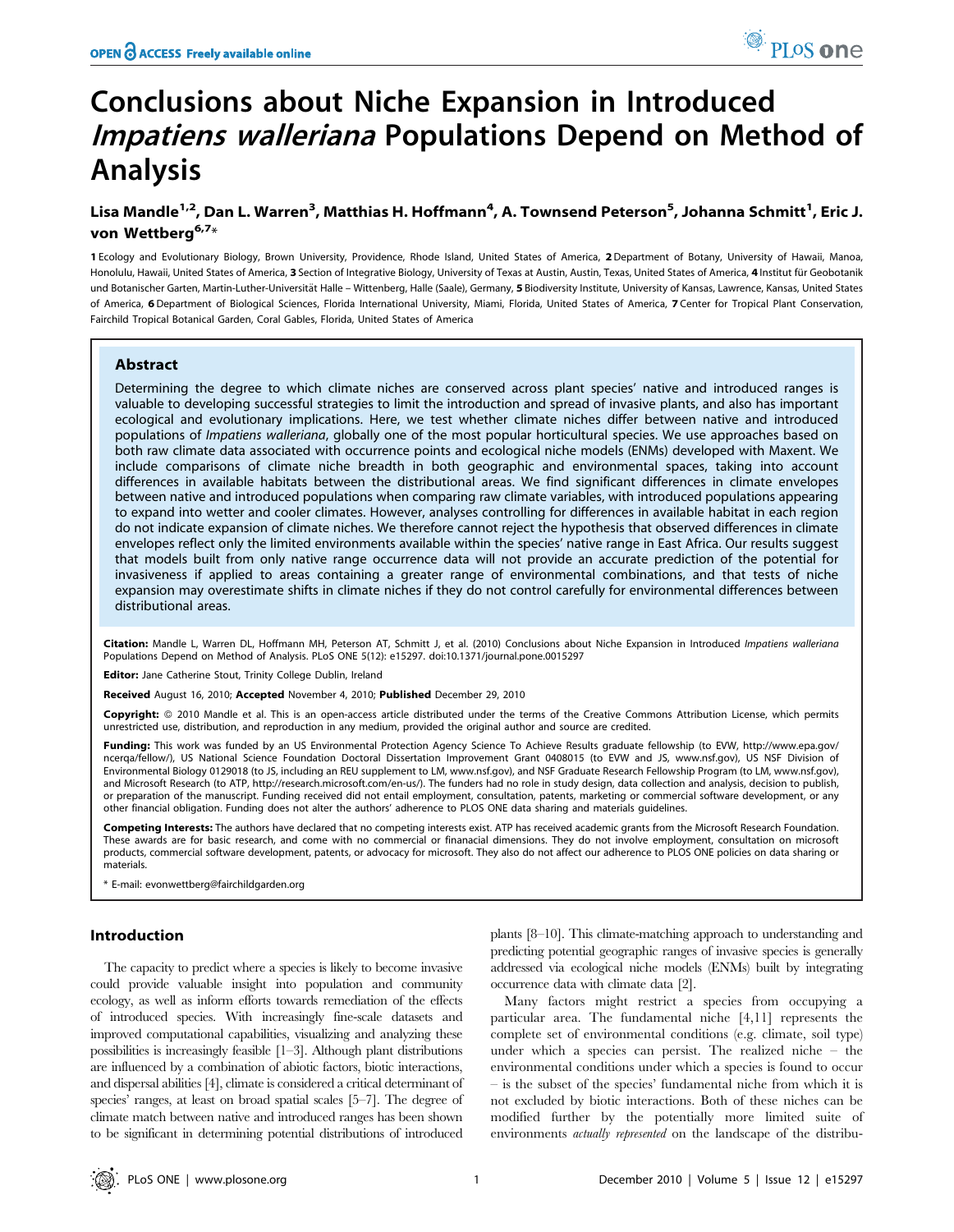tional areas, leading us to recognize two further concepts: the ''existing fundamental niche'' and the ''existing realized niche,'' as the portions of the two niches that are actually manifested on relevant landscapes [12]. Species may additionally fail to occupy locations with suitable conditions owing to limited dispersal ability.

The degree to which climate niches vary or are conserved across species' native and introduced ranges is a question of considerable current interest in invasion biology [13–17]. In addition to ecological and evolutionary implications, this question is important to developing proactive policies to limit the introduction and spread of invasive plant species. If plant species' climate niches are conserved across native and introduced ranges, then climate matching between native and introduced ranges can provide estimates of where introduced species are likely to spread and persist. A lack of climate match would then provide a good indication that the species is unlikely to become invasive, and resources aimed at preventing introduction could be directed elsewhere.

Although studies normally focus on invaded regions successfully predicted from native ranges [e.g. 2,18,19–21], ENMs calibrated on a species' native range may fail to predict the introduced range for multiple reasons. Models that are under-parameterized or over-parameterized may provide erroneous predictions. False positives may be produced when environmental factors not considered in the analysis preclude establishment and spread of the introduced species in an otherwise suitable climate. On the other hand, false negatives may result from ENMs that have been parameterized using too many environmental variables [16,22]. In these cases, the breadth of the modeled ecological niche may be narrowed artificially by inclusion of factors that do not in actuality limit the species' establishment [23].

Ecological niche models may also fail to predict a species' introduced range as a result of genuine differences between the climate envelopes of native and introduced populations [13–15]. Such differences would be of great interest, but have proven difficult to demonstrate robustly [23]. When climate niches occupied by native and introduced populations do differ, several possible explanations are available: (1) populations may fail to occupy their entire fundamental niche owing to different biotic interactions or dispersal limitations, (2) niches may differ owing to distinct climate regimes on the particular landscapes [15,18], or (3) the species' ecological niche may truly differ between native and introduced populations, such that introduced populations can persist in a different range of environmental conditions than populations from the native range [14]. These differences might result from interbreeding between individuals of different geographic origins within the introduced range, local adaptation, or genetic drift [15,24]. In instances where the niche of introduced populations cannot be estimated from native populations, a species' invasive potential may be drastically underestimated by ENMs calibrated only with native range data [13,14,18]. The possibility of disregarding a potential invader erroneously on the basis of climate mismatches is thus a serious concern.

Climate matching as a necessary precursor to invasion has been incorporated into policies for importing plant material. For example, climate match comprises a substantial component of the Weed Risk Assessment system [25] used by Australia's Department of Agriculture, Fisheries and Forestry, which has been adapted for use in New Zealand [25], the Galapagos [26], and Hawaii and the Pacific Islands [27]. The accuracy of weed invasion risk assessments based on climate matching is crucial to the success of these programs at identifying and halting introductions of potentially noxious invasive species. Models for predicting the potential for plant invasions based on the climate of the native range have been developed for much of the woody introduced and native flora in North America [28], South Africa [10], Europe [10,19] and Australia [29]. The same approach has been applied to numerous individual species of interest [e.g. 1,3,19,30–32]. Hence, because climate matching is a component of so many weed risk assessment protocols, it is important to determine how valid the assumption of niche conservatism is among plant species.

Here, we use two broad classes of methods to test whether climatic niches differ between native and introduced populations of Impatiens walleriana, globally one of the most popular horticultural species. Native to tropical East Africa, I. walleriana has been found to establish and reproduce outside of human cultivation in locations as widespread as North and South America, the Pacific Islands, Australia, and New Zealand. To test hypotheses of niche expansion in this species, we use both approaches based on environments associated with raw occurrence data [as in 14], and model-based comparisons that take into account the sets of conditions available across different distributional areas, testing whether observed differences are greater than those expected based on the array of conditions available across the landscape.

#### Methods

#### Study species and occurrence data

We focused on the common horticultural annual I. walleriana (Balsaminaceae) as a test case for climate matching because it has been so widely translocated, and because temperate members of this genus have already received considerable attention as invasives [e.g. 33,34], without comparable consideration of the far more numerous tropical species. The species has been planted globally for over a century [35–38], and ranked first among annual bedding plants in number of flats sold in the United States in the 1997 Census of Agriculture [39]. Most I. walleriana cultivars are seed-propagated [40].

We obtained occurrence data for *I. walleriana* from online herbarium databases using the search term "*Impatiens walleriana*" and the synonym ''Impatiens wallerana.'' Occurrence data from sites across the native range were also obtained from published floras [41–43]. For four collections from outside the United States missing latitude and longitude information, we estimated latitude and longitude to the nearest  $0.01^{\circ}$  based on reference to other studies at the same location [44,45] For three collections within the United States, latitude and longitude were taken from the U.S. Census Bureau for the county of the collection [46]. Records indicating that a specimen came from a garden were excluded from analyses. Records were obtained from herbaria AAU, AD, BRI, CANB, CR, CUBA, DNA, FSU, INB, LPB, MEL, MO, NSW, NY, SI, and USF via the Global Biodiversity Information Facility. We based analyses on 27 native-range occurrences from Kenya, Malawi, Mozambique, Tanzania, and Zimbabwe, and 100 naturalized occurrence points from Argentina, Australia, Bolivia, Brazil, Colombia, Costa Rica, Ecuador, El Salvador, Honduras, Mexico, Nicaragua, Panama, Puerto Rico, United States of America (Florida), and Venezuela. The native range points cover the full known geographic range of the species, based on the best available botanical description [47]; however, whether they cover the full environmental range is a much more complex question that has not been examined in this contribution.

#### Direct climate comparisons

To compare the climate space occupied by native populations directly with that occupied by introduced populations, we superimposed occurrence data on 7 ''bioclimatic'' variable grids (annual mean temperature, mean diurnal range, maximum temperature of warmest month, minimum temperature of coldest month, annual precipitation, and precipitation of wettest and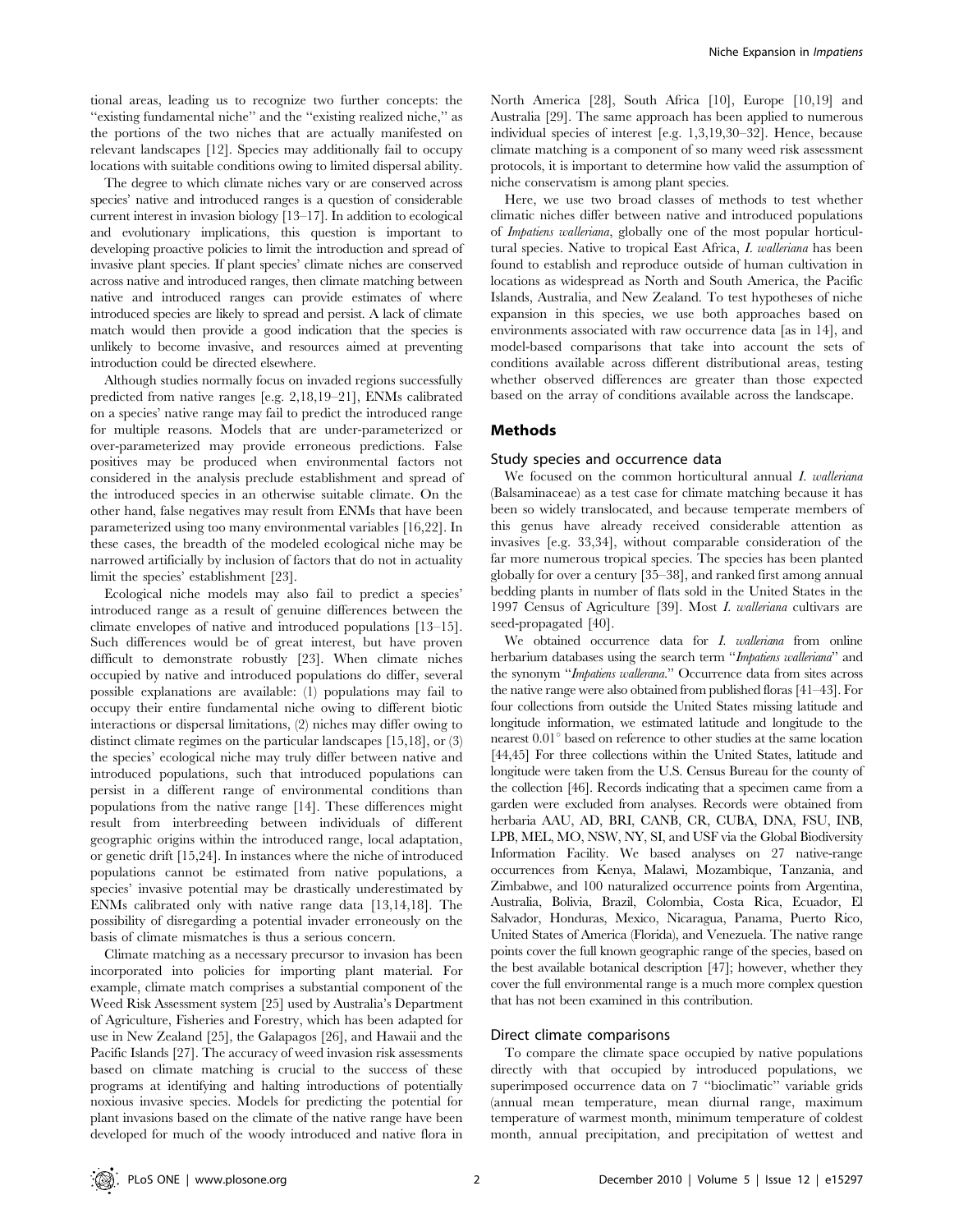driest months;  $0.0833^{\circ}$  resolution) [47]. We used the extract-topoint tool in ArcGIS 9.2 to obtain climate values for each occurrence record. Coastal records not coinciding with the terrestrial mask were assigned the values of the nearest cell on land. We tested for differences in the mean and breadth of native and introduced climate spaces using Welch's t-test and Levene's test for homogeneity of variance. All analyses were carried out in R version 2.9.2 [48].

#### Ecological niche models

To complement the analyses of raw occurrence data, we developed ecological niche models for both the native and introduced ranges, using Maxent 2.2 and 3.2.1 [49], and used them to explore the question of niche shift or expansion in greater detail. We explored four approaches to creating ecological niche models to determine whether conclusions about niche expansion were consistent across methods, as follows. (1) We compared the predicted niche breadth of the native range when trained separately on native and introduced occurrence points using binary predictions of presence and absence (2–3). We compared niche breadth using standardized continuous suitability scores to control for effects of threshold suitability for predicted presence and differences in mean predicted suitability of habitat between models built using native and introduced points. We made these comparisons in both geographic and environmental space. Finally, (4) we used randomization tests to compare the observed differences in projected niche breadth between native and introduced ranges with the expected difference given the availability of environmental conditions in each area.

We buffered occurrence points by 2000 km, using these areas for training models and projecting results. Occurrence points that fell within the same  $0.0833^{\circ}$  grid cell were counted as single points, yielding a total of 22 native range points and 90 introduced range points. Dispersal in Impatiens species is via ballistic fruit, followed by secondary movement in water or caching by animals. Because of the possibility of long distance transport of floating in river systems, the 2000 km buffer is reasonable and sufficient to include relevant regions that have likely been accessible to the species over its period of residence on the landscape.

Comparisons of climatic niche breadth between distributional areas can be developed in either spatial [15] or environmental dimensions [12]. Models were built separately in the native and introduced buffered areas in Maxent with cumulative output using half the points within an area to test the model, and then projecting the model onto both native and introduced areas. We thresholded raw model output to binary using the least training presence threshold approach that emphasizes full prediction of the ecological niche of the species in question [50]. To compare the breadth of the modeled native and introduced niches, we compared predicted native ranges when trained separately on the native and introduced occurrence points. We extracted the values of the seven bioclimatic variables at each predicted presence grid cell in the predicted native range as a table, reduced the dimensionality of this dataset via principal components analysis to create orthogonal axes, and then compared the summed variances of axes as a measure of niche breadth between models [51]. We report on the first two axes, which explain approximately 70% of the variation.

A more comprehensive approach compares models while considering explicitly the availability of conditions in each distributional area [17], which are taken into consideration as follows. We do so via a set of randomization tests that compare the observed differences in niche breadth between models built using native and introduced occurrence points to the expected difference

between models built using the same number of points randomly chosen from the broad geographic areas that represent the native and introduced range. We constructed models using the same seven bioclimatic data layers as well as 1-km resolution raster GIS data layers summarizing slope and aspect [52]. The Australian introduced range and the 39 Australian occurrence points were omitted from this analysis because slope and aspect data were not available for that region [52]. Models were built in Maxent using default settings with logistic output. Models were trained using only the study area for each set of occurrence points (native or introduced), and were then projected onto the available set of environments in both the native and introduced range (excluding Australia). Niche breadth was estimated by applying the inverse concentration metric of Levins [53] as implemented in ENMTools [54,55] to the resulting sets of suitability scores, standardized so that minimum possible niche breadth within this space is 0 (indicating that only one grid cell in the geographic space has a nonzero suitability) and maximum niche breadth is 1 (where all grid cells are equally suitable). This metric does not require application of a threshold to produce predictions of presence and absence, but rather uses the continuous estimates of habitat suitability produced by Maxent directly.

We also compared the breadth of these models when projected into environmental space, as follows. Because comparisons in environmental space become exponentially more time-consuming as the number of variables increases, these comparisons were made with a reduced set of environmental variables. We chose the top three explanatory variables for each model based on Maxent contribution scores. Because slope was the variable with the highest Maxent contribution score for both native-range and introduced-range models, we ended up with a set of five variables. The minimum for each environmental variable was set to be the same as the minimum across the entire study area (introduced and native ranges combined), and maxima were selected similarly. Once the range was chosen, we divided each variable into 10 evenly spaced bins. An artificial grid was then constructed for each of the five variables so that every combination of the five variables was present exactly once, resulting in a grid of  $10^5 = 100,000$  cells. New models were built in Maxent using the reduced and standardized set of variables, which were then projected onto the grid representing environmental space. These projected grids represented the estimated environmental suitability from native and introduced ENMs, regardless of whether or not those conditions were actually available in the area. Because all of the possible combinations of environmental variables are not represented in the geographic regions that occurrence points were drawn from, models would necessarily be required to extrapolate from that training data to predict suitability across the entire environmental space. We constrained this behavior by instructing Maxent to use ''clamping'', a procedure which constrains predictions of environmental suitability so that environmental conditions that were not present in the training area do not produce extreme suitability estimates [49].

As discussed above, differences between native and introduced ranges in the suite of habitats available for species to occupy can lead to inferences of niche expansion when no evolutionary change has actually occurred. It is therefore important to compare the observed change in niche breadth to a null expectation based on the availability of habitat so we present the results of a randomization test intended to generate such a null expectation. For randomization tests, 100 pseudo-replicate data sets were constructed by choosing points randomly from the environmental background in the native and introduced areas, keeping sample sizes consistent with those from the actual data. Niche models were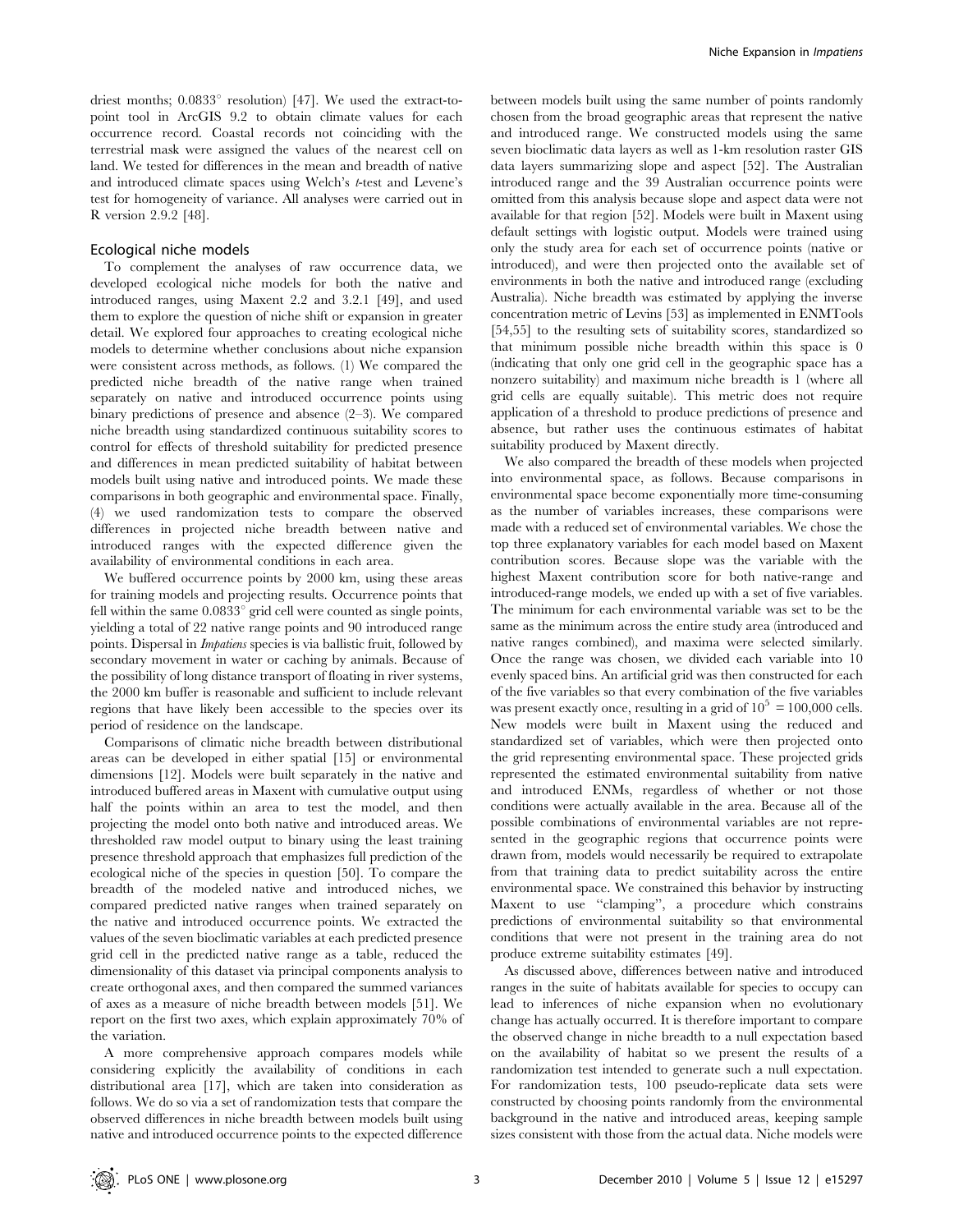constructed for each pseudo-replicate, and niche breadth measurements for occurrences from the introduced and native ranges were compared, producing a distribution of expected differences in niche breadth given the available habitat in the two broad geographic areas. Because these areas were large and encompassed a great deal of environmental heterogeneity, pseudoreplicate niche models were expected generally to produce greater estimates of niche breadth than those from any actual species: it is unlikely that any biological species will be distributed completely without regard to environmental variables. Nevertheless, the distribution of expected overlaps generated by this randomization test is informative, as it estimates expected differences in niche breadth if species' environmental tolerances were uniform across all combinations of environmental variables, and dispersal to all regions considered ''background'' were possible.

#### Results

#### Direct climate comparisons

Introduced populations of I. walleriana showed a broader climatic range, being found in areas far wetter than the native range (Fig. 1). Introduced populations occurred in areas with higher annual precipitation ( $t = 7.19$ ,  $df = 124.01$ ,  $p < 0.001$ ), and higher precipitation in the driest ( $t = 5.67$ , df = 104.22, p<0.001) and wettest  $(t = 2.01, df = 87.68, p = 0.047)$  months. The breadth of the climatic range also increased in introduced populations for these three factors (annual precipitation:  $F = 20.727$ , df = 1, 25, p $<0.001$ ; dry month precipitation:  $F = 4.3726$ , df = 1, 25,  $p = 0.039$ ; wet month precipitation:  $F = 12.932$ , df = 1, 25,  $p<0.001$ ). The increased climatic range comes almost exclusively from the presence of introduced populations in wetter areas, with few introduced populations occurring in locations drier than the native range.

Temperature differences between introduced and native populations were more subtle, but overall suggest that introduced populations occur in cooler climates than native populations. The minimum temperature was significantly lower in the introduced range  $(t = -2.46, df = 46.11, p = 0.018)$ . The range of mean annual temperatures within the introduced range was significantly narrower than that of the native range  $(F = 4.06, df = 1, 25,$  $p = 0.046$ , and the mean temperature was lower, but not significantly so  $(t = -1.83, df = 34.67, p = 0.075)$ . We found no significant differences in the mean or breadth of maximum temperature (mean:  $t = -1.53$ , df = 36.64, p = 0.135; F = 1.82,  $df = 1, 25, p = 0.179$  or diurnal temperature range (mean:  $t = 1.45$ , df = 44.29, p = 0.15; breadth: 0.049, df = 1, 25, p = 0.825).

Using the ranges of these seven climatic factors observed for the species in the native range to identify similar locations for I. walleriana globally, 6.1% of the global terrestrial land surface matched all seven variables, and 13.2% matched six or more variables (Figure 2a). Forty-three out of 100 introduced occurrence localities matched fewer than six of the seven native climate variables, indicating that simple climate matching failed to predict naturalization success. Fourteen of 100 occurrence localities matched fewer than five native variables, primarily localities in Australia and Costa Rica that were wetter than the native range. Expanding parameter estimates to include both introduced and native populations identified 18.3% of the land surface matching all seven variables and 24.9% matching at least six variables (Fig. 2b).

#### Ecological niche models

We developed ENMs for both the native and introduced ranges (Figure 3a–c). When models of each range area were used to predict the other range, predicted patterns of potential occurrence were similar. Considering the semi-continuous nature of the climate variables (i.e., as integers), we can measure niche breadth provisionally as numbers of unique combinations of environmental variables: the introduced range models predicted grid cells in the native region with 44,862 bioclimatic combinations, while native range models predicted 50,591 bioclimatic combinations in the native range of the values for the 7 layers we used. PCAs



Figure 1. Example climatic parameters of *Impatiens walleriana* across localities sampled from the native and introduced ranges. \* indicates a significant difference (mean/breadth); - indicates nonsignificant differences. Shown are the median (line) 6interquartile range (boxes)  $±1.5$  times the interquartile range (whiskers). doi:10.1371/journal.pone.0015297.g001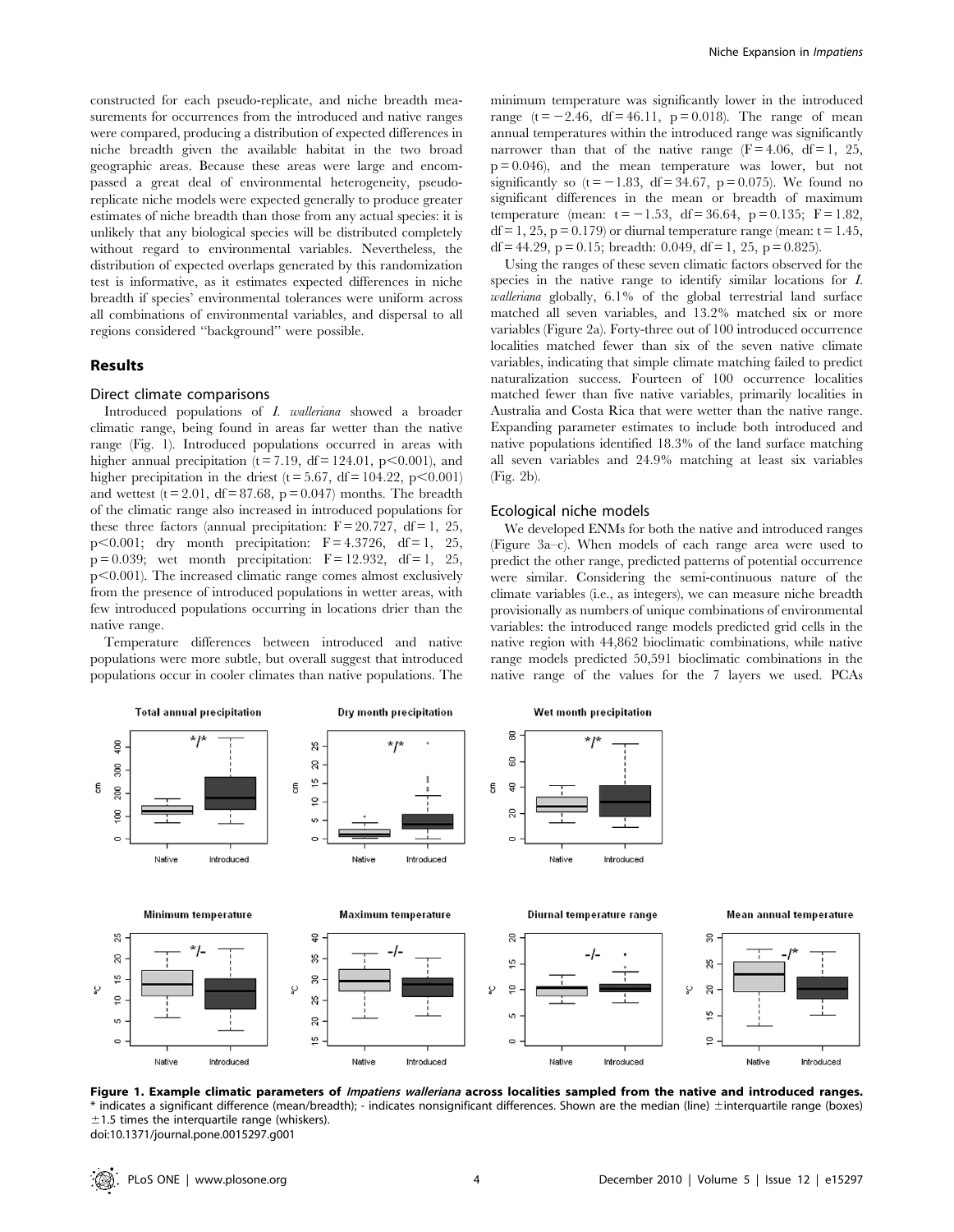

Figure 2. Climate matching for *I. walleriana* based on the climate of (A) native populations and (B) both native and introduced populations. Green shades indicate land surfaces with five, six and seven climate variables that fall within the native climate space, with darker shades indicating more matching climate variables. Gray indicates land surfaces with four or fewer climate variables in common with the range used to develop the model. Native localities used are shown in red, and the introduced localities in yellow. doi:10.1371/journal.pone.0015297.g002

summarized variation in the seven bioclimatic variables, with the first two axes explaining 70.9% of the variance in the introducedtrained native range, and 63.7% of the native-trained native range. The sum of the variances calculated independently along each axis of the environmental space was greater when the model was trained on native-range occurrences (5.237) than on introduced-range occurrences (4.753), the opposite of the direction expected if the introduced populations had greater breadth.

In the standardized-space comparisons, niche breadth estimated based on occurrences from the introduced range was considerably greater than that based on native occurrences, both in geographic space (standardized inverse concentration of 0.175 using occurrences from the introduced range; 0.043 using records from the native range) and environmental space (inverse concentration of 0.576 using introduced range; 0.139 using native range). However, randomization tests, which estimated the effects of differential habitat availability on niche breadth for native and introduced populations, were unable to reject the hypothesis that the observed niche expansion resulted solely from differences in available habitat between native and introduced ranges. In fact, the observed niche expansion in the introduced range was significantly less than that expected given the distribution of environmental variables available, as seen by comparing the observed difference in niche breadth between models built using native and introduced occurrence points to the distribution of expected overlaps from models built using randomly drawn points from those geographic areas  $(p<0.01)$ .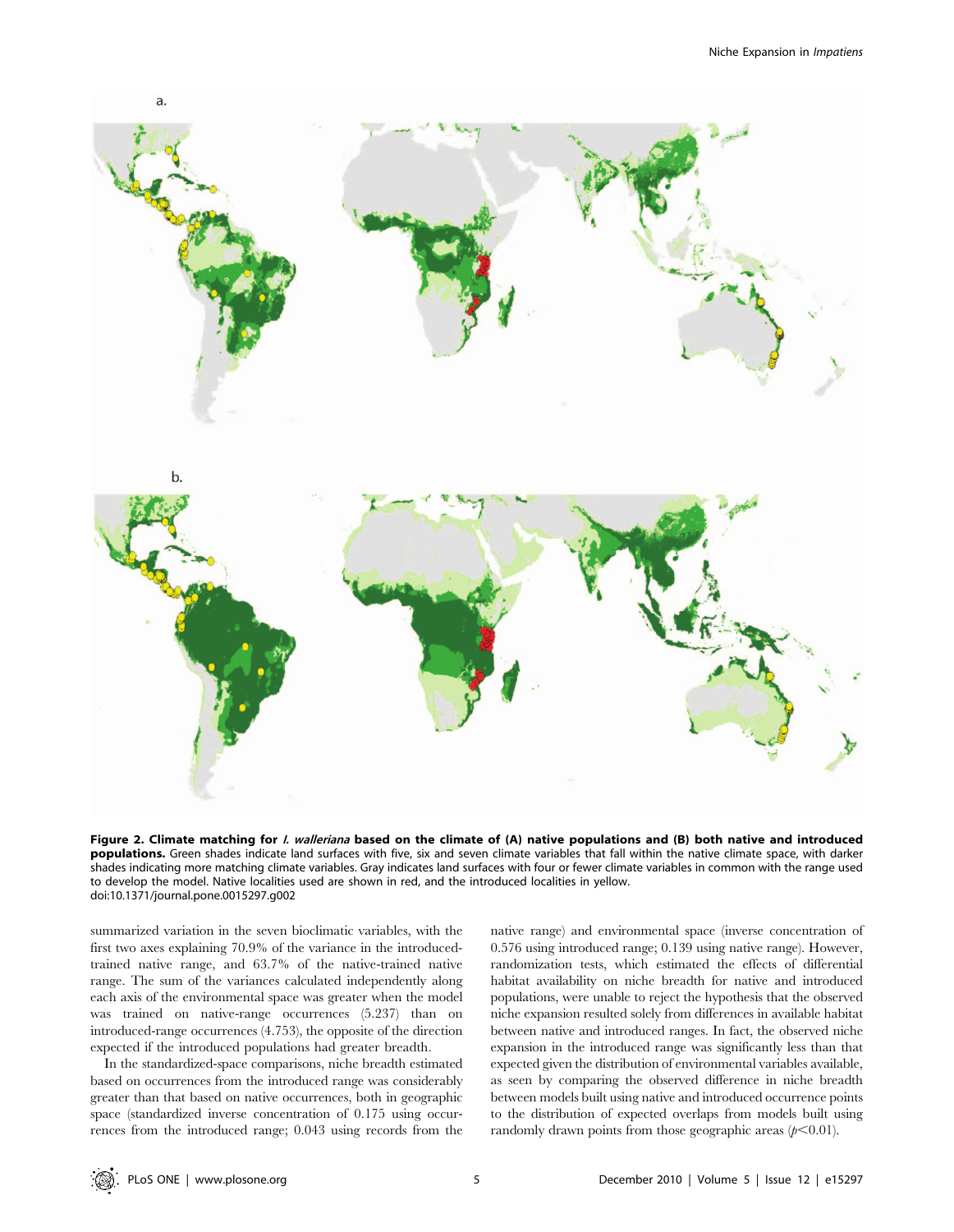

Figure 3. Study area and Maxent model predictions. Panel 3a shows the study region for native (green) and introduced (brown) study areas. Occurrence points are shown for native (bright green) and introduced (yellow) localities. Panels 3b and 3c show Maxent models built for native and introduced specimens, respectively. Warmer colors indicate habitat that is more suitable according to the model. doi:10.1371/journal.pone.0015297.g003

#### Discussion

#### Interpretation of results

Analysis of raw climatic variables associated with occurrence points suggested that naturalized populations of I. walleriana occupy climates wetter than are found in the native range, while more controlled comparisons based on ecological niche models did not support the idea of a niche expansion in introduced populations. Although it is clear that introduced populations occur in locations that are wetter and cooler than the native populations, this difference appears to result solely from greater availability of such habitats in the introduced range. At the very least, this explanation cannot be rejected in favor of the idea of a real shift in habitat preference.

African species of Impatiens tend to favor moist areas [56]. I. walleriana follows this trend, as is indicated by the high frequency with which herbarium records mention the presence of a creek, stream, or ditch. Within its native range, I. walleriana occurs in the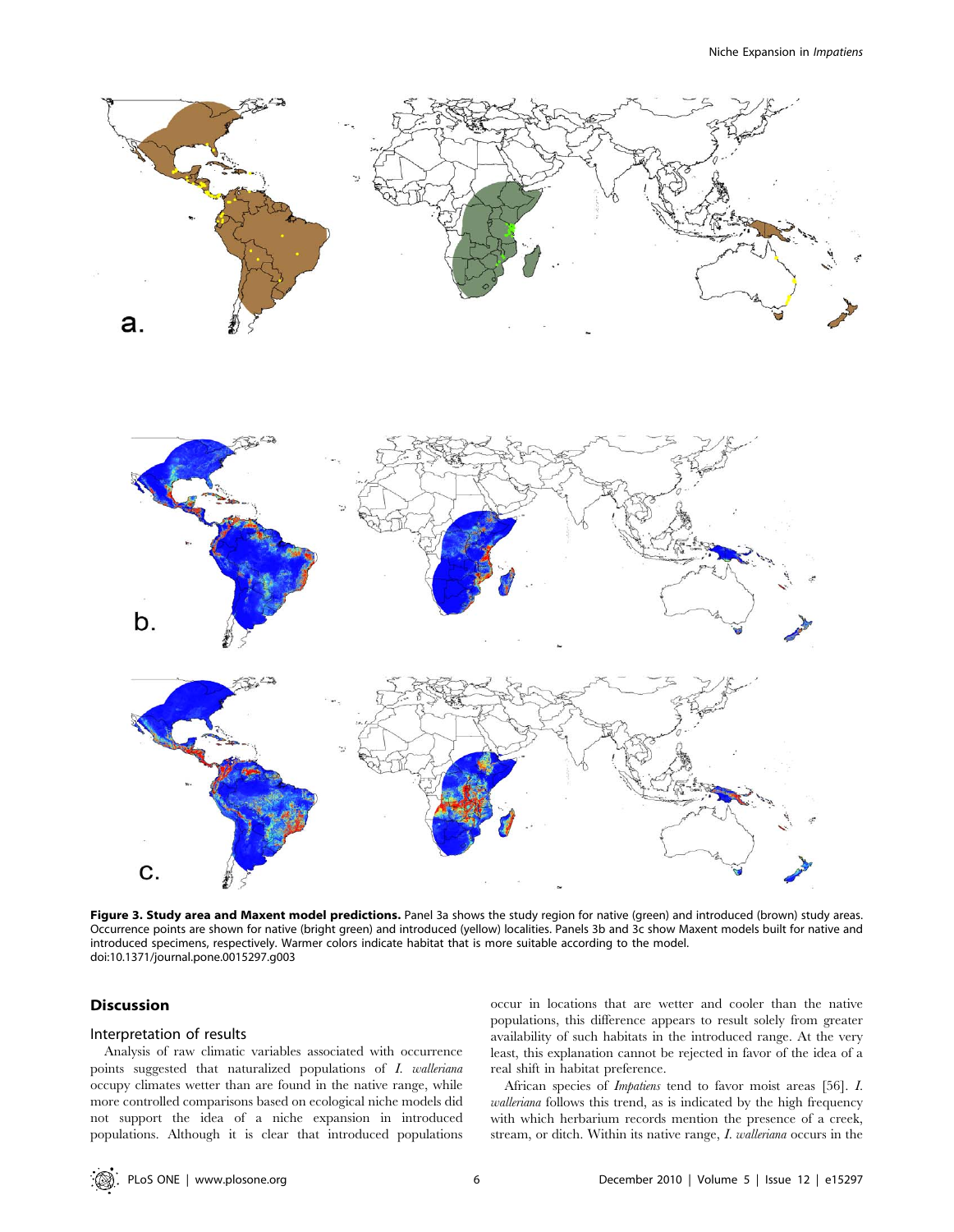wetter parts of the region. Outside of its native range, I. walleriana has expanded into areas that are more humid and with higher annual precipitation than any part of East Africa. These observations suggest that I. walleriana can tolerate such conditions, but that apparent climatic niche differences may be deceptive. Additionally, the importance of environmental conditions (e.g. moisture) that can vary greatly across short distances to the distribution of *I. walleriana* suggests that the resolution of existing global environmental datasets may be too coarse to accurately describe the species' ecological niche.

The term ''cryptic climatic adaptation'' was coined by Panetta and Mitchell [9] to describe the ability some species may possess to grow in climates outside that of their native range. Cryptic climate adaptation may be an underappreciated factor in examinations of climatic niche conservatism [57,58], because some individuals within populations may be preadapted to more extreme climates [59]. The mechanism behind the observed expansion of I. walleriana into wetter climates is likely not adaptation to novel conditions – but rather residual adaptation from formerly predominant conditions that still occur within its current native range. I. walleriana in its current native range may be growing under a more restricted set of conditions – a sort of climatic cage – from which anthropogenic transport as an ornamental provided an escape. Since the Last Glacial Maximum, East Africa has been alternatively wetter and drier than at present [55], but present conditions are skewed toward the dry end of the spectrum.

These observations do not mean that climate does not limit the establishment and spread of *I. walleriana* in either its native or its introduced ranges. For example, despite constant introduction pressure throughout the continental United States, populations have only established outside of cultivation in Florida, suggesting that cold winters limit establishment in temperate climates [60]. This difference is more or less equivalent to the distinction between the fundamental ecological niche and the existing fundamental ecological niche, in that the same niche may have very different ''existing'' manifestations on different landscapes, in the present case between the native and introduced distributional areas of the species in question.

#### Limitations of niche models for predicting invasion in novel climates

This suite of analyses illustrates the importance of careful consideration of geographic areas of analysis and extents of applicability in niche modeling exercises. Soberón and Peterson [4] offered a heuristic framework for understanding distributions of species: species occur in areas that (1) are within the set of abiotic conditions that are appropriate to maintain populations, (2) present the appropriate set of biotic conditions, and (3) are within the species' dispersal and colonization reach over relevant time periods.

This latter consideration – the area that species is able to ''explore,'' effectively sampling conditions via dispersal and either establishing populations or not – proves central to developing niche models and to consideration of niche shifts such as that presented here. Outside of this area of exploration, the species is absent, but may be absent in spite of fully suitable conditions (hence the potential for invasiveness when species cross dispersal barriers). In this case, models fitted over extents including areas outside of this region will be confused by these uninhabited suitable areas. More directly relevant to the present case, application of climate-based niche models to predict potential ranges is only suitable at sites presenting climatic conditions that have been previously explored by the species. Model predictions

outside of these conditions are extrapolations, and will not be reliable or interpretable.

The full fundamental climate niche of I. walleriana cannot be determined from its native range alone because its distribution there is modified by biotic and dispersal factors, and particularly by the limited set of environments represented there. When attempting to determine whether an introduced species is at risk of establishing in a specific location, it is thus important to include existing knowledge about a plant's introduced range. Not surprisingly, studies of invasive species have found that that models parameterized from the introduced range [18] or combined native and introduced range [13] yield more accurate predictions than models parameterized from the native range alone. However, introduced populations may be out of distributional equilibrium  $-$  i.e. not inhabiting the entirety of the habitable area in the region. In such cases, introduced-range models may underestimate the species' ecological potential. Whether differences in climate niches between native and introduced ranges result from differences in climate availability or evolution of the climate niche, data drawn from a wider climate range would be expected to yield more informative results about the breadth of the climate niche.

For biosecurity, it has been hoped that modeling native range distributions will provide a sort of lower bound on the environmental suitability of new habitat [e.g. 25–27]. At best, these approaches have usefulness in only one direction  $-$  a high value of suitability may indicate a high potential for invasiveness, but low values may indicate simply a lack of information. Critically, lack of match between the native range and the range of proposed introduction ignores the unknown nature of species' responses to climatic conditions not represented in the native range. That is, if the ''other'' range area includes environmental conditions not represented on the native range, projections of models to those landscapes consist of genuine ''extrapolation,'' and will be prone to diverse problems of how model rules extend into unknown environmental territory. In this sense, although using native range data for training such models is better than doing nothing, it is valid only to the degree that environments there are representative.

#### Reflections on niche change during invasions

Several recent studies have attempted to assess whether niches differ between native-range and introduced-range populations of species [14,15,23]. In these studies, the emphasis has been on evolutionary changes in niche dimensions or in ecological changes in the realized niche owing to changes in the biotic environment [61]. Most such studies have relied on comparisons of environmental conditions associated with raw occurrence data, with the argument that such data represent more accurately the true patterns underlying the species' distribution. In each case, the conclusion has been that niche shifts are indeed occurring [23].

This study, to be frank, began along the same lines, comparing environmental conditions associated with occurrences of a species on its native and introduced ranges, concluding that the niche of I. walleriana had expanded in tandem with the invasion process. However, upon quantitative consideration of the environmental contexts within which these populations are distributed, the conclusion changed: introduced populations of I. walleriana indeed occupy a broader set of environments than native-range populations, but this difference likely reflects the limited spectrum of environments manifested on the species' native range in East Africa, and not genuine niche expansion.

The reasons for the discrepancy between the results of the two sets of approaches to testing niche conservatism are at least two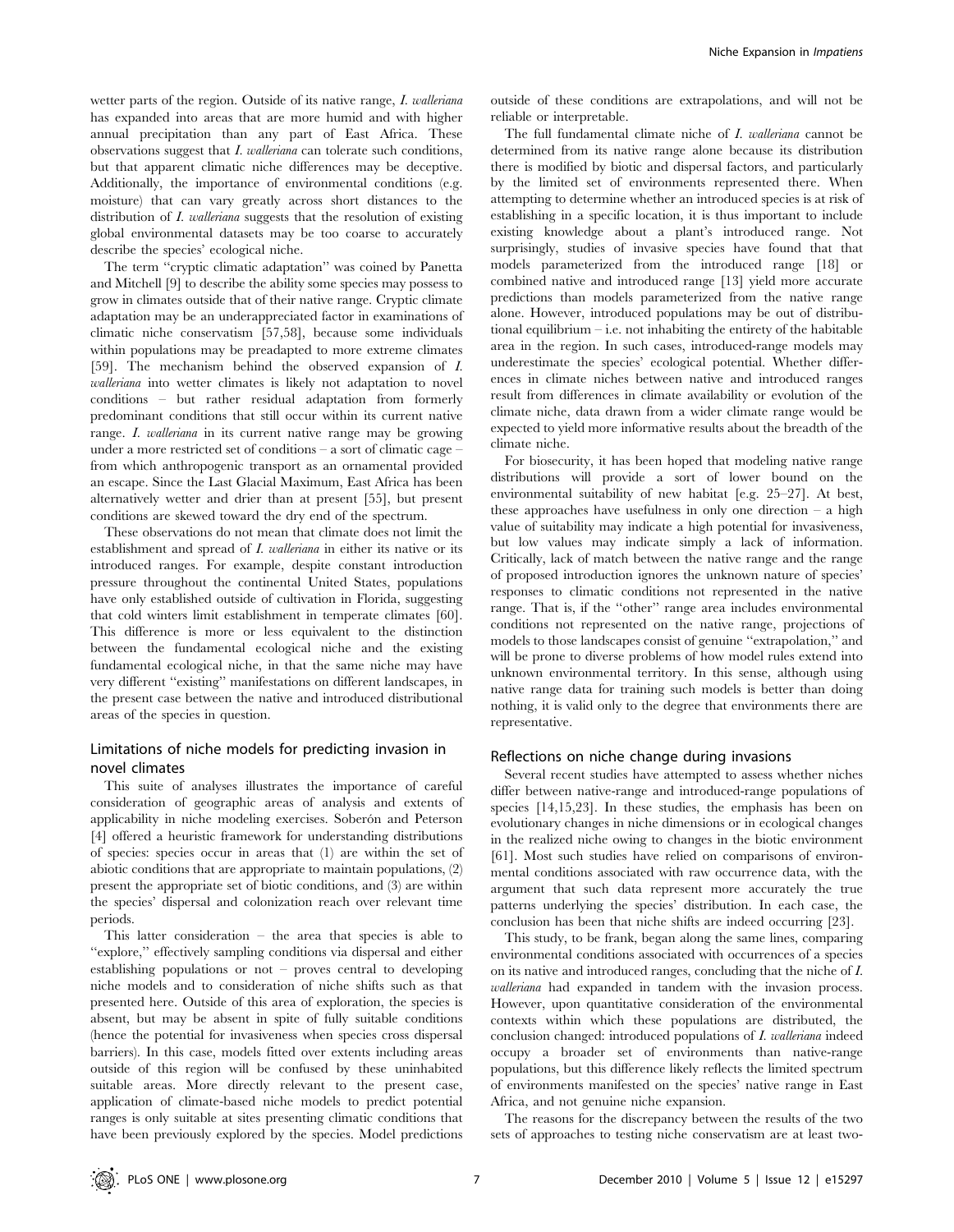fold. In the first place, sample sizes may be inflated considerably and artifically in raw occurrence comparisons owing to spatial autocorrelation and consequent non-independence of points. Second, the randomization tests presented here permit us to control for the area accessible to the species via dispersal, equivalent to the mobility constraint of Soberón & Peterson [4]. If not taken into account, environmental differences between the areas accessible to the species on its two ranges may appear to result from niche shifts when they have not, in reality, changed. To determine if niche shifts are occurring in biological invasions, it is essential to assess environmental differences between native and introduced ranges.

#### References

- 1. Hoffmann MH (2001) The distribution of Senecio vulgaris: capacity of climatic range models for predicting adventitious ranges. Flora 196: 395–403.
- 2. Peterson AT (2003) Predicting the geography of species' invasions via ecological niche modeling. Quarterly Review of Biology 78: 419–433.
- 3. Welk E, Schubert K, Hoffmann MH (2002) Present and potential distribution of invasive garlic mustard (Allaria petiolata) in North America. Diversity and Distributions 8: 219–233.
- 4. Soberón J, Peterson AT (2005) Interpretation of models of fundamental ecological niches and species' distributional areas. Biodiversity Informatics 2:  $1 - 10$
- 5. Cain SA (1944) Foundations of Plant Geography. New York: Harper.
- 6. Walther G-R, Post E, Convey P, Menzel A, Parmesan C, et al. (2002) Ecological responses to recent climate change. Nature 416: 389–395.
- 7. Woodward FI (1987) Climate and Plant Distribution. Cambridge: Cambridge University Press.
- 8. Curnutt JL (2000) Host-area specific climatic-matching: similarity breeds exotics. Biological Conservation 94: 341–351.
- 9. Panetta FD, Mitchell ND (1991) Homocline analysis and the prediction of weediness. Weed Research 31: 273–284.
- 10. Thuiller W, Richardson DM, Pyšek P, Midgley GF, Hughes GO, et al. (2005) Niche-based modelling as a tool for predicting the global risk of alien plant invasions. Global Change Biology 11: 2234–2250.
- 11. Hutchinson GE (1978) An introduction to population ecology. New Haven: Yale University Press.
- 12. Peterson AT, Soberón J, Anderson RP, Pearson RG, Martínez-Meyer E, et al. (2010) Ecological niches and geographic distributions: A modeling perspective. Princeton: Princeton University Press.
- 13. Beaumont LJ, Gallagher RV, Thuiller W, Downey PO, Leishman MR, et al. (2009) Different climatic envelopes among invasive populations may lead to underestimations of current and future biological invasions. Diversity and Distributions 15: 409–420.
- 14. Broennimann O, Treier UA, Muller-Scharer H, Thuiller W, Peterson AT, et al. (2007) Evidence of climatic niche shift during biological invasion. Ecology Letters 10: 701–709.
- 15. Fitzpatrick MC, Weltzin JF, Sanders NJ, Dunn RR (2007) The biogeography of prediction error: why does the introduced range of the fire ant over-predict its native range? Global Ecology and Biogeography 16: 24–33.
- 16. Rödder D, Lötters S (2009) Niche shift versus niche conservatism? Climatic characteristics of the native and invasive ranges of the Mediterranean house gecko (Hemidactylus turcicus). Global Ecology & Biogeography 18: 674–687.
- 17. Warren DL, Glor RE, Turelli M (2008) Environmental niche equivalency versus conservatism: quantitative approaches to niche evolution. Evolution 62: 2868–2883.
- 18. Loo SE, Nally RM, Lake PS (2007) Forecasting New Zealand mudsnail invasion range: model comparisons using native and invaded ranges. Ecological Applications 17: 181–189.
- 19. Peterson AT, Papes M, Kluza DA (2003) Predicting the potential invasive distributions of four alien plant species in North America. Weed Science 51: 863–868.
- 20. Peterson AT, Vieglais DA (2001) Predicting species invasions using ecological niche modeling: new approaches from bioinformatics attack a pressing problem. BioScience 51: 363–371.
- 21. Ron SR (2005) Predicting the distribution of the amphibian pathogen Batrachochytrium dendrobatidis in the New World. Biotropica 37: 209–221.
- 22. Rödder D, Schmidtlein S, Veith M, Lötters S (2009) Alien invasive slider turtle in unpredicted habitat: A matter of niche shift or of predictors studied? PLoS ONE 4: e7843.
- 23. Peterson AT, Nakazawa Y (2008) Environmental data sets matter in ecological niche modelling: an example with Solenopsis invicta and Solenopsis richteri. Global Ecology and Biogeography 17: 135.
- 24. Lavergne S, Molofsky J (2007) Increased genetic variation and evolutionary potential drive the success of an invasive grass. Proceedings of the National Academy of Sciences 104: 3883.

#### Acknowledgments

We thank Kelly Gravuer for helpful discussion and insight into biosecurity legislation in Australia and New Zealand, Lynn Carlson and Bethany Bradley for GIS help and comments on previous versions of this manuscript, Mark Williamson for his encouragement to study naturalized Impatiens, and Alan W. Meerow and Hong Liu for critical comments on the manuscript.

#### Author Contributions

Conceived and designed the experiments: LM DLW MHH ATP JS EJvW. Performed the experiments: LM EJvW. Analyzed the data: LM DLW ATP EJvW. Contributed reagents/materials/analysis tools: DLW MHH ATP. Wrote the paper: LM DLW ATP JS EJvW.

- 25. Pheloung PC, Williams PA, Halloy SR (1999) A weed risk assessment model for use as a biosecurity tool evaluating plant introductions. Journal of Environmental Management 57: 239–251.
- 26. Rogg H, Buddenhagen C, Causton C. Experiences and limitations with pest risk analysis in the Galapagos Islands; 2003 2005; Baunschweig, Germany. FAO. pp. 117–126.
- 27. Daehler CC, Denslow JS, Ansari S, Kuo H-C (2004) A risk-assessment system for screening out invasive pest plants from Hawaii and other Pacific Islands. Conservation Biology 18: 360–368.
- 28. Reichard SH, Hamilton CW (1997) Predicting invasions of woody plants introduced into North America. Conservation Biology 11: 193.
- 29. Scott JK, Panetta FD (1993) Predicting the Australian weed status of southern African plants. Journal of Biogeography 20: 87.
- 30. Hoffmann MH (2002) Biogeography of Arabidopsis thaliana (L.) Heynh. (Brassicaceae). Journal of Biogeography 29: 125–134.
- 31. Kriticos DJ, Sutherst RW, Brown JR, Adkins SW, Maywald GF (2003) Climate change and the potential distribution of an invasive alien plant: Acacia nilotica ssp. indica in Australia. Journal of Applied Ecology 40: 111–124.
- 32. Kriticos DJ, Yonow T, McFadyen RE (2005) The potential distribution of Chromolaena odorata (Siam weed) in relation to climate. Weed Research 45: 246–254.
- 33. Perrins J, Fitter A, Williamson M (1993) Population biology and rates of invasion of three introduced Impatiens species in the British Isles. Journal of Biogeography 20: 33–44.
- 34. Williamson MH. Biological invasions: Springer.
- 35. Henry ADreer (1890) Seed catalog. 1 N. Water Street, PhiladelphiaPA: Henry G. Gilbert Nursery and Seed Trade Catalog Collection of the National Agricultural Library.
- 36. Johnson, Stokes (1890) Seed catalog. Market Street, PhiladelphiaPA: Henry G. Gilbert Nursery and Seed Trade Catalog Collection of the National Agricultural Library.
- 37. Kramer IN, Son (1900) Seed catalog. 225-227 Third Ave. Cedar Rapids, IA: Henry G. Gilbert Nursery and Seed Trade Catalog Collection of the National Agricultural Library.
- 38. Livingston Seed Company (1900) Seed catalog. ColumbusOH: Henry G. Gilbert Nursery and Seed Trade Catalog Collection of the National Agricultural Library.
- 39. Agriculture USDo (1998) 1998 Census of Horticultural Specialties. 4 p.
- United States Department of Agriculture (1995) Impatiens (Balsaminaceae). Report of the Herbaceous Ornamental Crop Germplasm Committee.
- 41. Grey-Wilson C (1982) Balsaminaceae. In: Polhill RM, ed. Flora of Tropical East Africa. Rotterdam: A. A. Balkema.
- 42. Launert E (1963) Balsaminaceae. In: Launert E, Exell AW, Fernandes A, Wild H, eds. Flora Zambesiaca. London: Crown Agents. 168 p.
- 43. Polhill D (1988) Flora of Tropical East Africa: Index of Collecting Localities. London: Royal Botanic Gardens.
- 44. BirdLife International (2009) Important bird area factsheet: Chirinda Forest, Zimbabwe: BirdLife International.
- 45. Espenak F, Anderson J (1999) Total Solar Eclipse of 2001 June 21. GreenbeltMD: NASA Goddard Space Flight Center.
- 46. United States Census Bureau (2002) Census 2000 U.S. Gazetteer. Washington, DC: U.S. Census Bureau.
- 47. Hijmans RJ, Cameron SE, Parra JL, Jones PG, Jarvis A (2005) Very high resolution interpolated climate surfaces for global land areas. International Journal of Climatology 25: 1965–1978.
- 48. R Development Core Team (2009) R: A language and environment for statistical computing. ViennaAustria: R Foundation for Statistical Computing.
- 49. Phillips SJ, Anderson RP, Schapire RE (2006) Maximum entropy modeling of species geographic distributions. Ecological Modelling 190: 231–259.
- 50. Pearson RG, Raxworthy C, Nakamura M, Peterson AT (2007) Predicting species' distributions from small numbers of occurence records: A test case using crpytic geckos in Madagascar. Journal of Biogeography. pp 102–117.